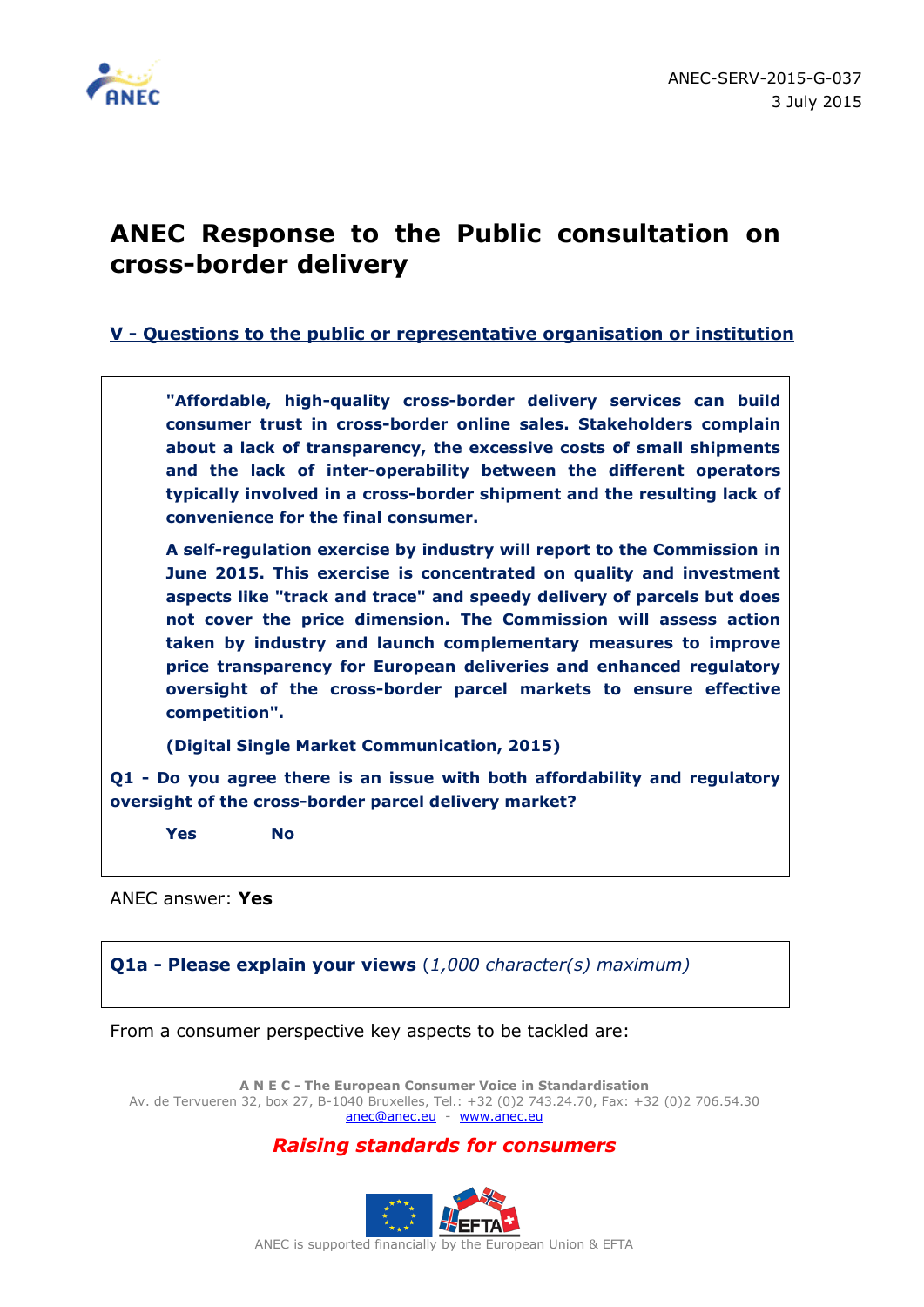

- **Clarity and transparency of information** (on price, returns policy and procedures, delivery);
- **Effective tracking and tracing** of parcels;
- **Quality of delivery service**: timely and efficient delivery, to the correct address/person, without damages to the purchase;
- **Affordability and accessibility** of the services remain essential principles.

As regards **affordability,** high delivery prices and return costs are clear obstacles to cross-border e-commerce. The cost of making some returns in cross-border items as well as the fear to incur in customs duties could put off consumers purchasing cross-border items. Large differences exist among EU countries.

National consumer organisations also register complaints about delivery being time consuming and the necessity for the end consumer to notify the online seller of a problem with delivery. The revised consumer sales law should not burden the consumer with the responsibility of damage during the return transport.

Another issue is the difference among parcel- delivery companies in treatment of confidentiality of communication and delivery to other persons than the contracted consumer.

**Q2 What regulatory response, if any, would you consider useful to address the current issues and how could it be addressed? Please explain your views.** 2,000 character(s) maximum

We welcome the **[Digital Single Market strategy](http://europa.eu/rapid/press-release_IP-15-4919_en.htm)** includes harmonised EU rules on contracts and consumer protection when buying online. While awaiting a legislative proposal to complement consumer rights directive in this area, initial implementation of EC M/517 'Mandate on horizontal service standards', and the subsequent prioritised items for future standardisation can be of relevance.

There is also a need to properly enforce applicable existing legislation (Postal Services Directive, Directive on Alternative Dispute Resolution, regulation on Online dispute resolution, and Consumer Rights directive).

Technical standards can underpin legislation to provide guidance and support in the achievement of the relevant requirements. For e.g. to facilitate the achievements set in ADR/ODR we suggest providers take into account ISO